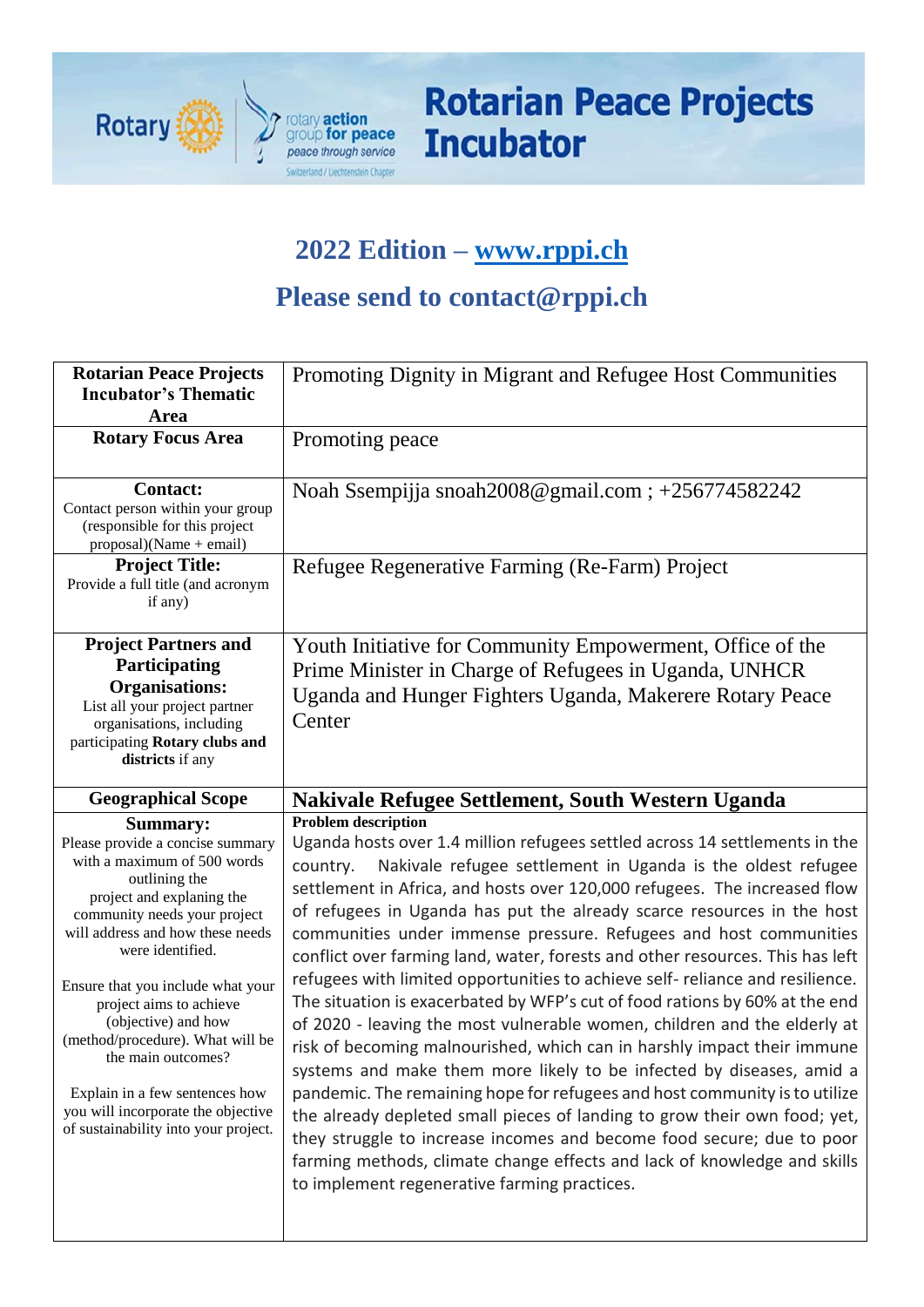#### **Project objectives and goal**

The project's goal is to improve food security, regenerate soils and build resilience to climate change effects for refugee and host community households in Nakivale refugee settlement. Specifically, by end of the project, the target beneficiaries will be able to have:

- Improved food security and nutrition in their households through planting and eating of nutritious vegetables
- Improved resilience and climate change adaptation for target farmers
- Improved co-existence between refugees and host communities

#### **Project description**

By working in Nakivale refugee settlement, refugee and host communities will be supported to produce food and learn about regenerative farming under the new and changing conditions. The project is aimed at Promoting healthier lives, regenerated soils and peaceful co-existence between refugees and the host community. The intervention will implement a series of activities including the development and delivery of regenerative farming content, providing access to appropriate and high quality indigenous seeds for first growing food, fruit tree planting and environmental conservation training and tailored positive peace training for refugees and the host communities. The project will also embed regenerative diaries to facilitate evaluation of its impact. Regenerative diaries are a set of simple assessment questions that will be administered for at least 50% of the target beneficiaries at the start of the project (baseline), and thereafter, 5-10 beneficiaries will be interviewed bi-weekly.

#### **Sustainability**

For beneficiaries to continue benefiting, we are building the capacity of local volunteers that will continue training groups and offering them with tips and skills to continue producing their food. The Farm Agents will be hired from within the refugee community and will be trained in business skills, irrigation skills and permaculture practices so that they can continue reaching out to the community even when the project has ended. We would engage the Office of the Prime Minister to identify any other partners that would continue serving the groups and continue with the good work we shall have created. We would also continue fundraising so we can reach to more farmers and continue impacting communities.

| <b>Beneficiaries:</b><br>Who are the beneficiares? Please<br>include the estimated number of<br>direct beneficiaries | The project will directly benefit 100 women and youth refugee farmers in<br>Nakivale refugee settlement. These will have small pieces of land provided<br>to them by the government of Uganda. The beneficiaries will be selected<br>from within the local community, and their selection will be guided by local<br>leaders from within the refugee settlement. Indirectly, the project is<br>anticipated to benefit over 1000 individuals including up to 700 refugee<br>children that will benefit from eating nutritious vegetables planted by their<br>parents. |
|----------------------------------------------------------------------------------------------------------------------|----------------------------------------------------------------------------------------------------------------------------------------------------------------------------------------------------------------------------------------------------------------------------------------------------------------------------------------------------------------------------------------------------------------------------------------------------------------------------------------------------------------------------------------------------------------------|
| <b>Project Period</b>                                                                                                |                                                                                                                                                                                                                                                                                                                                                                                                                                                                                                                                                                      |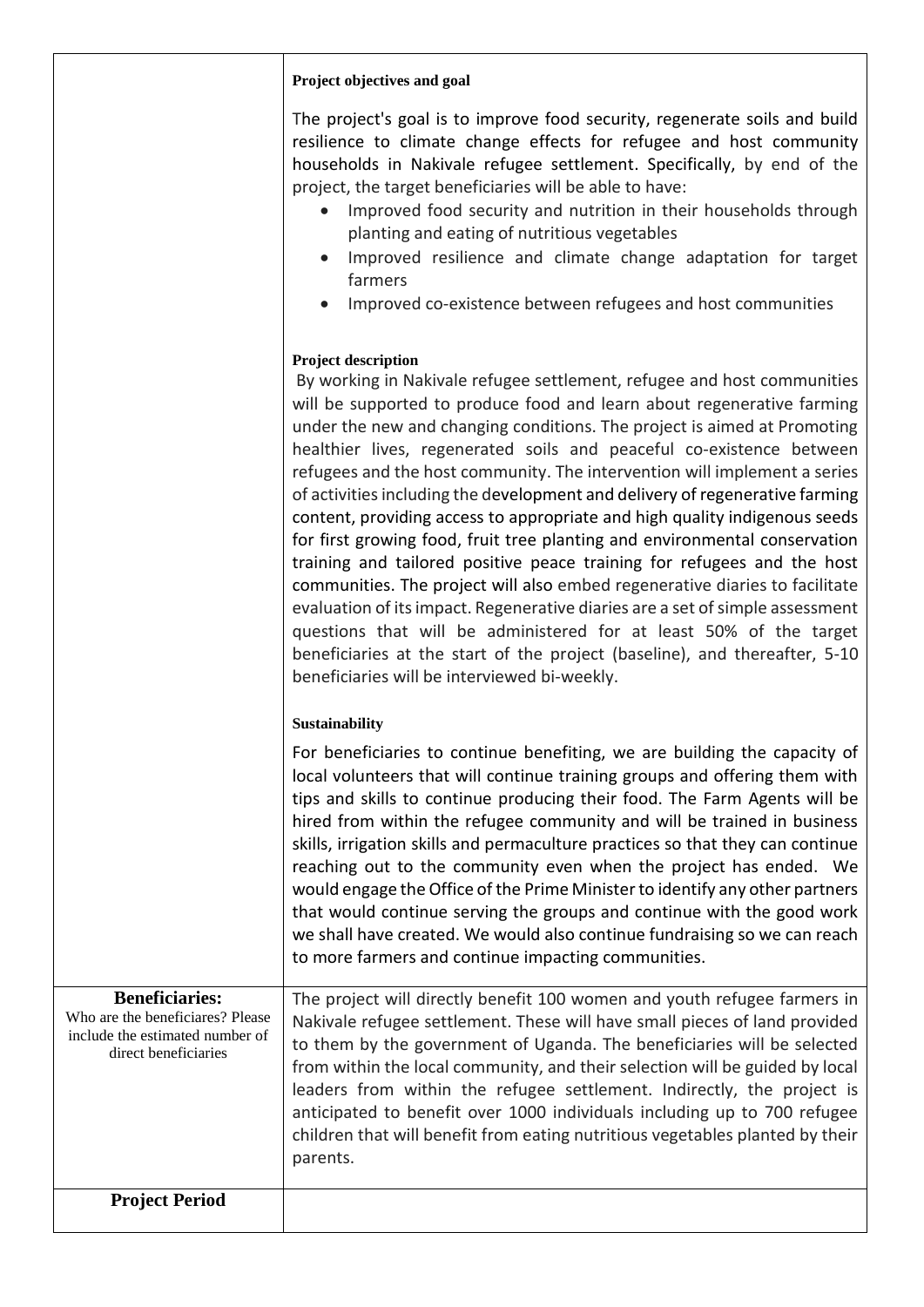## **Project Timeline:**

### **Project shall start in January 2022 – August 2022**

| <b>Activity</b>                                                                         | In charge      | Jan | Feb | Mar | Apri | May | Jun | Jul | Aug |
|-----------------------------------------------------------------------------------------|----------------|-----|-----|-----|------|-----|-----|-----|-----|
| Community engagement, approvals and<br>selection of beneficiaries                       | <b>PM</b>      |     |     |     |      |     |     |     |     |
| Development and delivery of regenerative<br>farming content                             | Trainer        |     |     |     |      |     |     |     |     |
| Sourcing and distribution of high quality<br>indigenous seeds for first growing food    | <b>Trainer</b> |     |     |     |      |     |     |     |     |
| Climate change adaptation training and water<br>harvesting and Irrigation support       | Trainer        |     |     |     |      |     |     |     |     |
| Fruit<br>environmental<br>planting<br>and<br>tree<br>conservation training              | Volunteer      |     |     |     |      |     |     |     |     |
| Tailored positive peace training for refugees<br>and host communities                   | <b>PM</b>      |     |     |     |      |     |     |     |     |
| Regenerative diaries<br>(bi-weekly<br>data)<br>collected from a sample of beneficiaries | Volunteer      |     |     |     |      |     |     |     |     |